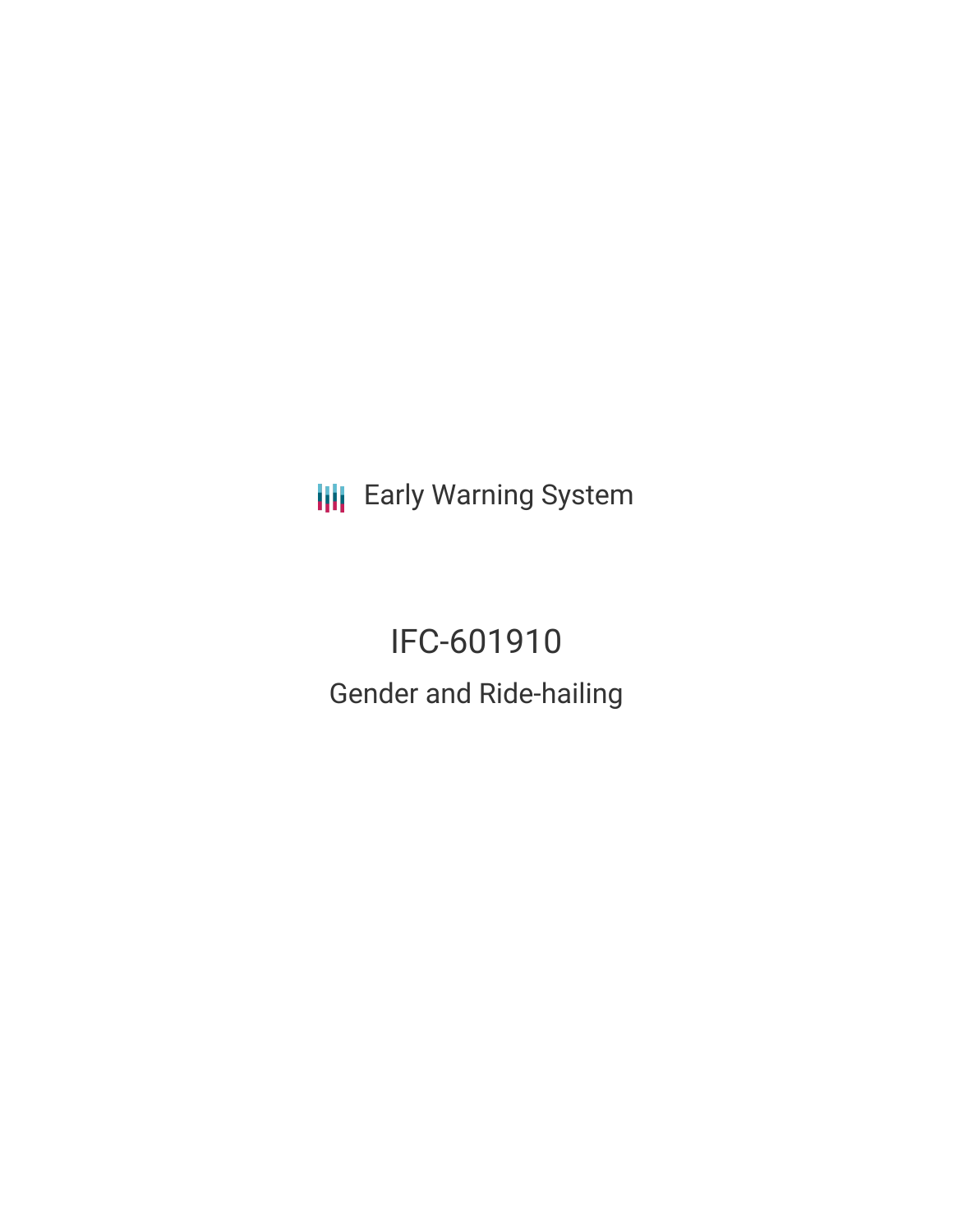

### **Quick Facts**

| <b>Financial Institutions</b> | International Finance Corporation (IFC) |
|-------------------------------|-----------------------------------------|
| <b>Status</b>                 | Approved                                |
| <b>Bank Risk Rating</b>       |                                         |
| <b>Voting Date</b>            | 2018-01-08                              |
| <b>Investment Type(s)</b>     | <b>Advisory Services</b>                |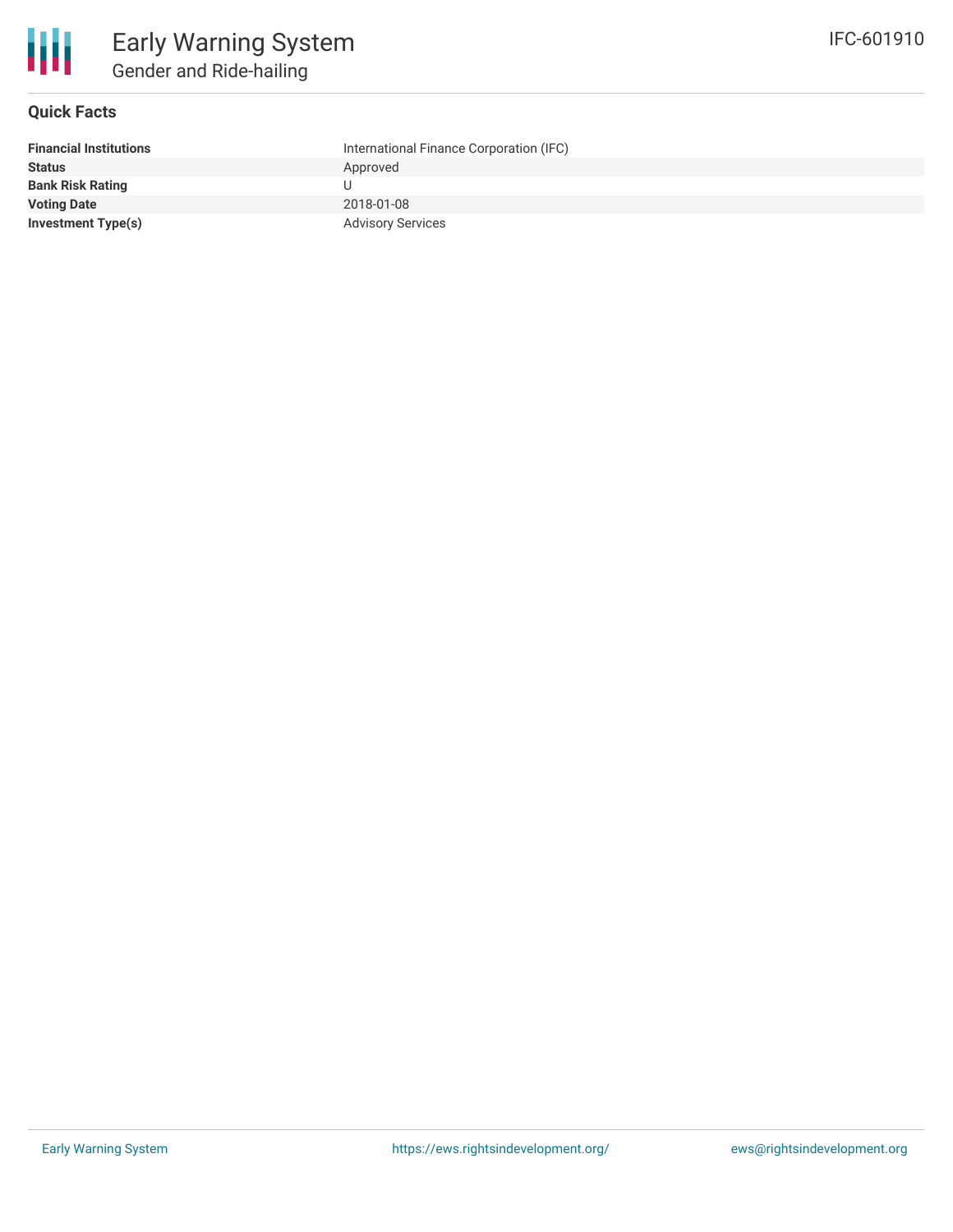## **Project Description**

According to the IFC website:

'IFC will conduct research into the impacts of the sharing economy on women. It will inform:

Opportunities and risks for women the sharing economy across six mature and emerging markets; Best practice recommendations on gender for companies working in the sharing economy; and Overarching insights on the intersection of gender and the sharing economy, including indirect social and economic impacts and differing trends between regions and economies."

Information about the project was limited at the time of disclosure.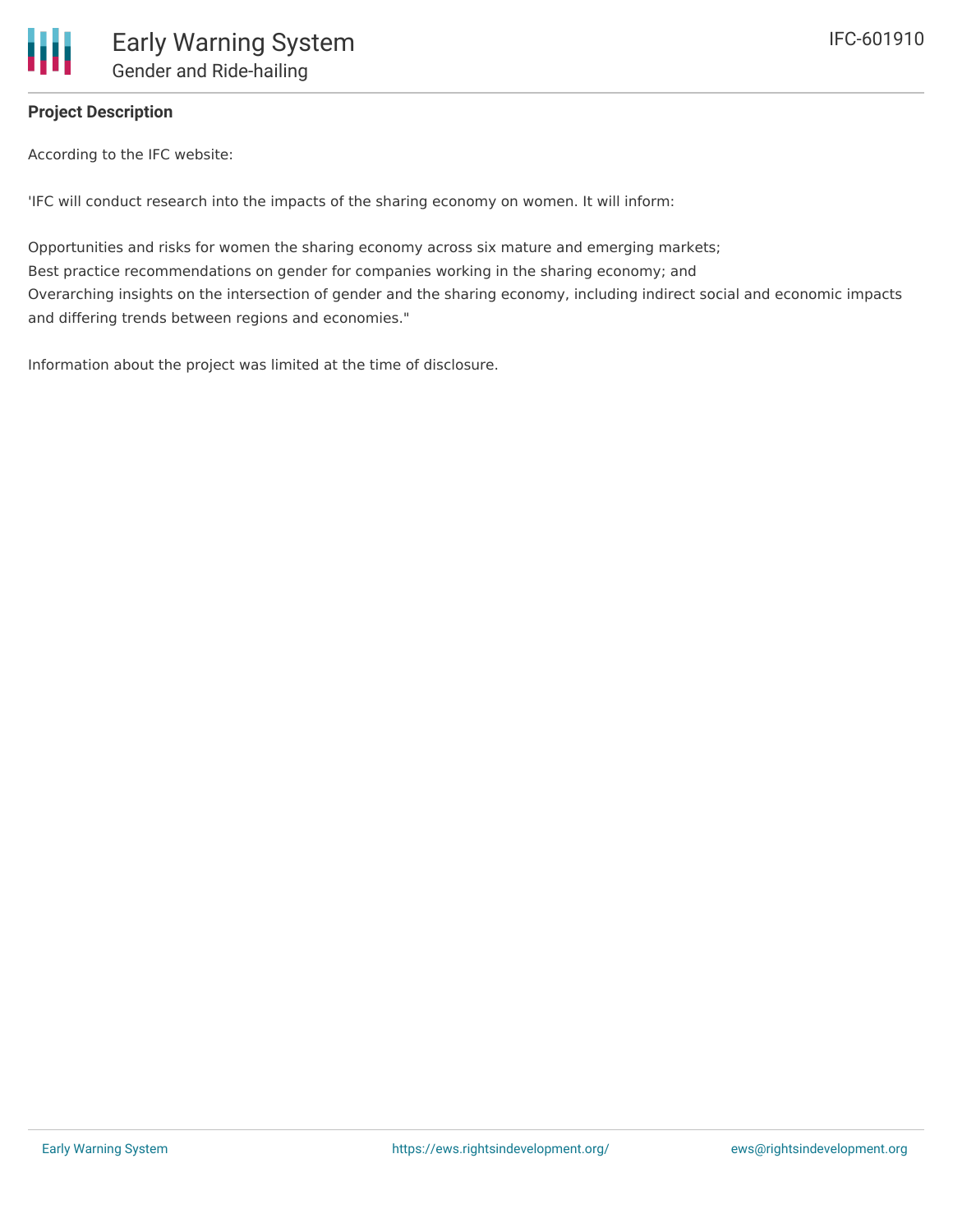### **Investment Description**

冊

• International Finance Corporation (IFC)